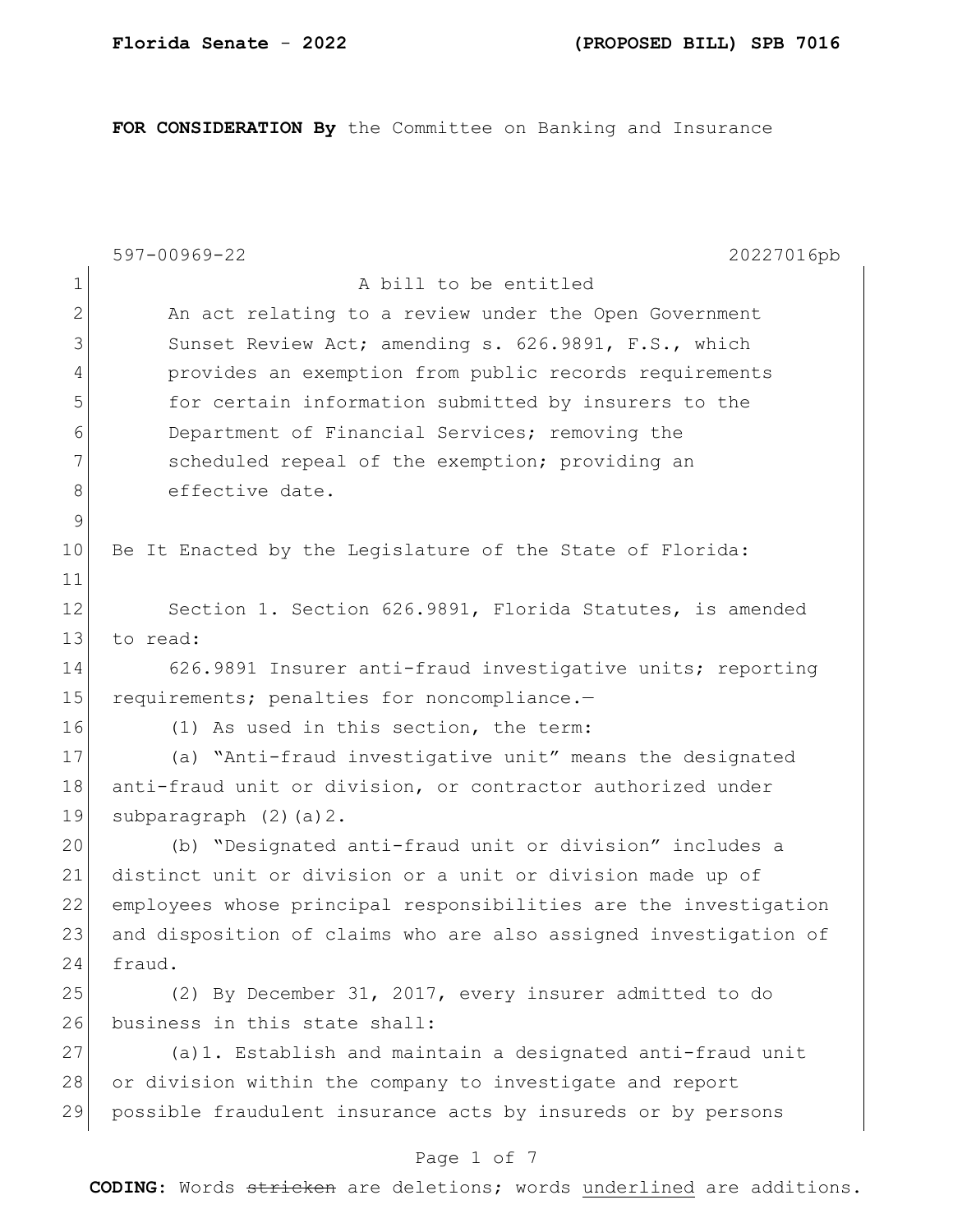597-00969-22 20227016pb 30 making claims for services or repairs against policies held by 31 insureds; or 32 2. Contract with others to investigate and report possible 33 fraudulent insurance acts by insureds or by persons making 34 claims for services or repairs against policies held by 35 insureds. 36 (b) Adopt an anti-fraud plan. 37 (c) Designate at least one employee with primary 38 responsibility for implementing the requirements of this 39 section. 40 (d) Electronically file with the Division of Investigative 41 and Forensic Services of the department, and annually 42 thereafter, a detailed description of the designated anti-fraud 43 unit or division or a copy of the contract executed under 44 subparagraph (a)  $2.7$ , as applicable, a copy of the anti-fraud 45 plan, and the name of the employee designated under paragraph 46 (c). 47 48 An insurer must include the additional cost incurred in creating 49 a distinct unit or division, hiring additional employees, or 50 contracting with another entity to fulfill the requirements of 51 this section, as an administrative expense for ratemaking 52 purposes. 53 (3) Each anti-fraud plan must include: 54 (a) An acknowledgment that the insurer has established 55 procedures for detecting and investigating possible fraudulent 56 insurance acts relating to the different types of insurance by 57 that insurer; 58 (b) An acknowledgment that the insurer has established

### Page 2 of 7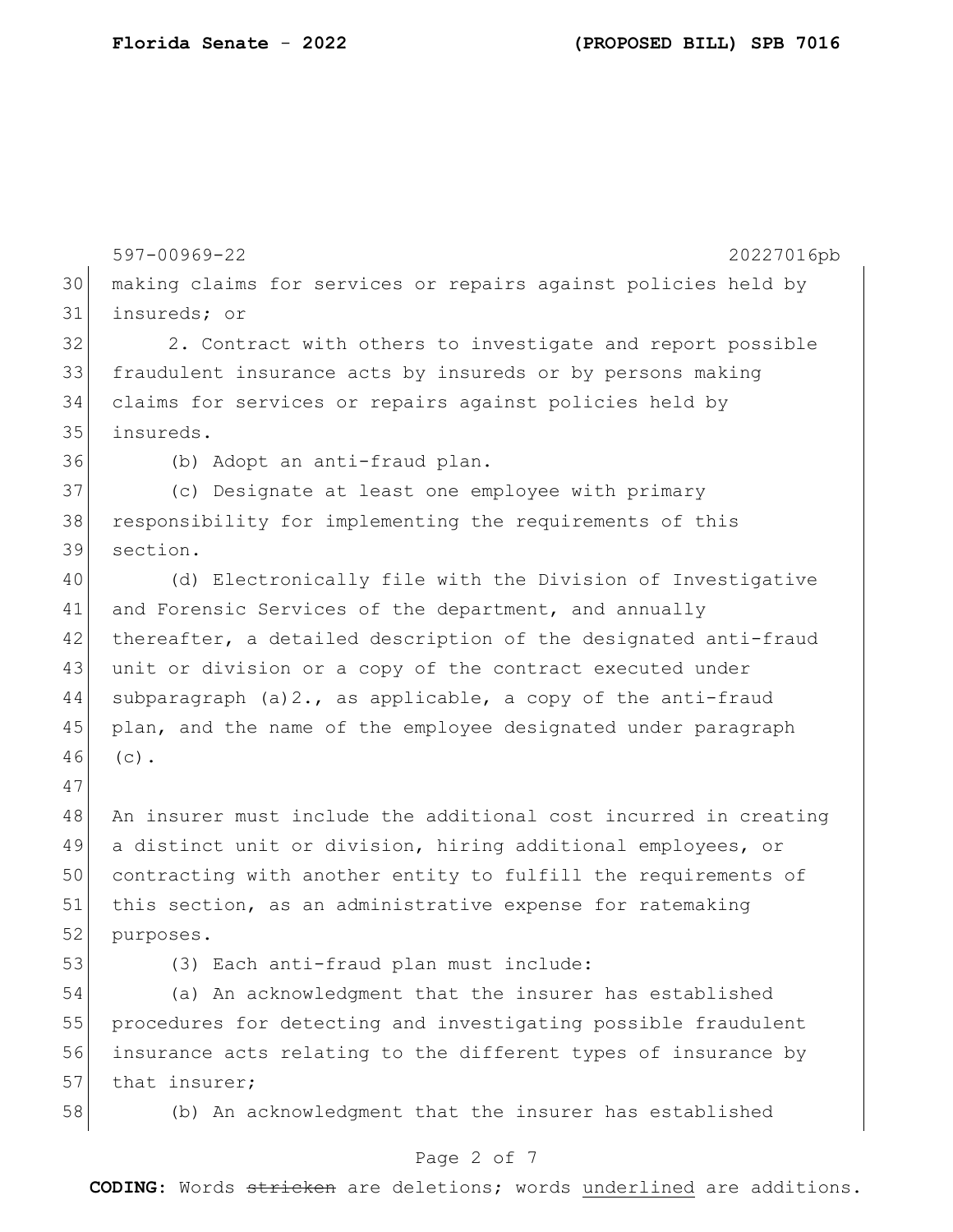|               | 597-00969-22<br>20227016pb                                       |
|---------------|------------------------------------------------------------------|
| 59            | procedures for the mandatory reporting of possible fraudulent    |
| 60            | insurance acts to the Division of Investigative and Forensic     |
| 61            | Services of the department;                                      |
| 62            | (c) An acknowledgment that the insurer provides the anti-        |
| 63            | fraud education and training required by this section to the     |
| 64            | anti-fraud investigative unit;                                   |
| 65            | (d) A description of the required anti-fraud education and       |
| 66            | training;                                                        |
| 67            | (e) A description or chart of the insurer's anti-fraud           |
| 68            | investigative unit, including the position titles and            |
| 69            | descriptions of staffing; and                                    |
| 70            | (f) The rationale for the level of staffing and resources        |
| 71            | being provided for the anti-fraud investigative unit which may   |
| 72            | include objective criteria, such as the number of policies       |
| 73            | written, the number of claims received on an annual basis, the   |
| 74            | volume of suspected fraudulent claims detected on an annual      |
| 75            | basis, an assessment of the optimal caseload that one            |
| 76            | investigator can handle on an annual basis, and other factors.   |
| 77            | (4) By December 31, 2018, each insurer shall provide staff       |
| 78            | of the anti-fraud investigative unit at least 2 hours of initial |
| 79            | anti-fraud training that is designed to assist in identifying    |
| 80            | and evaluating instances of suspected fraudulent insurance acts  |
| 81            | in underwriting or claims activities. Annually thereafter, an    |
| 82            | insurer shall provide such employees a 1-hour course that        |
| 83            | addresses detection, referral, investigation, and reporting of   |
| 84            | possible fraudulent insurance acts for the types of insurance    |
| 85            | lines written by the insurer.                                    |
| $\cap$ $\cap$ |                                                                  |

86 (5) Each insurer is required to report data related to 87 fraud for each identified line of business written by the

## Page 3 of 7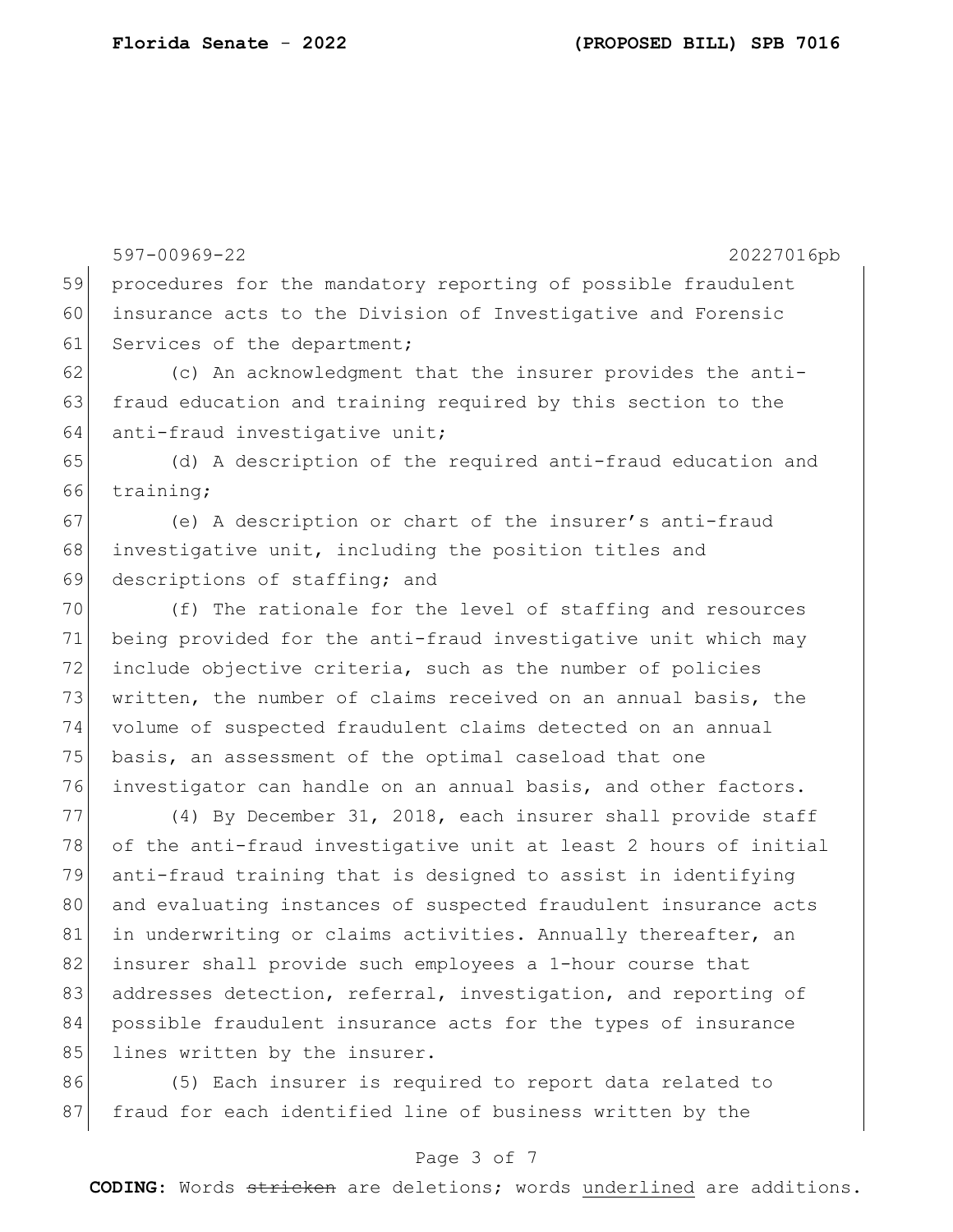|     | 597-00969-22<br>20227016pb                                            |  |  |  |
|-----|-----------------------------------------------------------------------|--|--|--|
| 88  | insurer during the prior calendar year. The data shall be             |  |  |  |
| 89  | reported to the department by March 1, 2019, and annually             |  |  |  |
| 90  | thereafter, and must include, at a minimum:                           |  |  |  |
| 91  | (a) The number of policies in effect;                                 |  |  |  |
| 92  | (b) The amount of premiums written for policies;                      |  |  |  |
| 93  | (c) The number of claims received;                                    |  |  |  |
| 94  | (d) The number of claims referred to the anti-fraud                   |  |  |  |
| 95  | investigative unit;                                                   |  |  |  |
| 96  | (e) The number of other insurance fraud matters referred to           |  |  |  |
| 97  | the anti-fraud investigative unit that were not claim related;        |  |  |  |
| 98  | (f) The number of claims investigated or accepted by the              |  |  |  |
| 99  | anti-fraud investigative unit;                                        |  |  |  |
| 100 | (g) The number of other insurance fraud matters                       |  |  |  |
| 101 | investigated or accepted by the anti-fraud investigative unit         |  |  |  |
| 102 | that were not claim related;                                          |  |  |  |
| 103 | (h) The number of cases referred to the Division of                   |  |  |  |
| 104 | Investigative and Forensic Services;                                  |  |  |  |
| 105 | (i) The number of cases referred to other law enforcement             |  |  |  |
| 106 | agencies;                                                             |  |  |  |
| 107 | (j) The number of cases referred to other entities; and               |  |  |  |
| 108 | (k) The estimated dollar amount or range of damages on                |  |  |  |
| 109 | cases referred to the Division of Investigative and Forensic          |  |  |  |
| 110 | Services or other agencies.                                           |  |  |  |
| 111 | (6) In addition to providing information required under               |  |  |  |
| 112 | subsections $(2)$ , $(4)$ , and $(5)$ , each insurer writing workers' |  |  |  |
| 113 | compensation insurance shall also report the following                |  |  |  |
| 114 | information to the department, on or before March 1, 2019, and        |  |  |  |
| 115 | annually thereafter:                                                  |  |  |  |
| 116 | (a) The estimated dollar amount of losses attributable to             |  |  |  |

# Page 4 of 7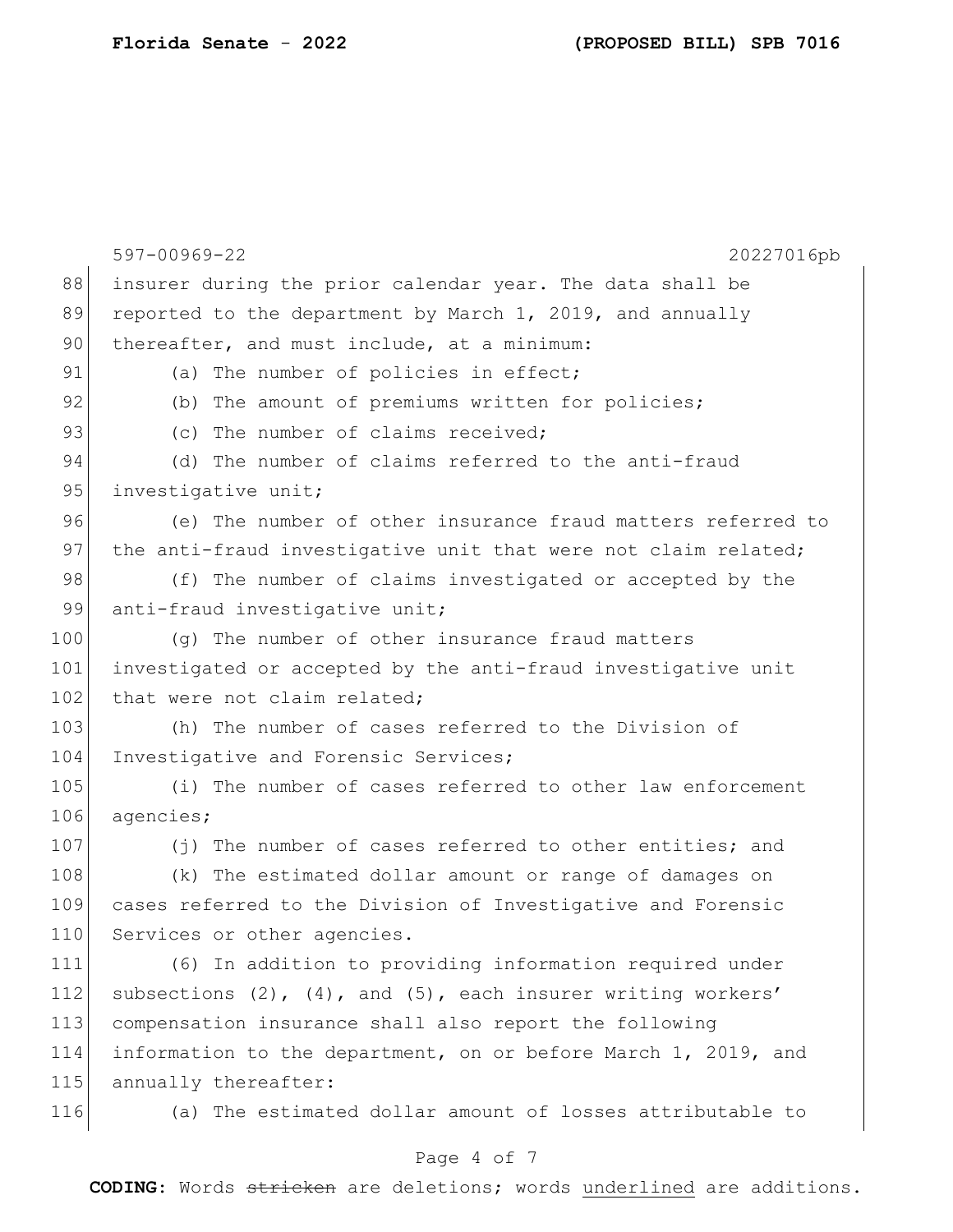597-00969-22 20227016pb 117 workers' compensation fraud delineated by the type of fraud, 118 including claimant, employer, provider, agent, or other type. 119 (b) The estimated dollar amount of recoveries attributable 120 to workers' compensation fraud delineated by the type of fraud, 121 including claimant, employer, provider, agent, or other type. 122 (c) The number of cases referred to the Division of 123 Investigative and Forensic Services, delineated by the type of 124 fraud, including claimant, employer, provider, agent, or other 125 type. 126 (7) An insurer who obtains a certificate of authority has 6 127 months in which to comply with subsection (2), and one calendar 128 year thereafter, to comply with subsections  $(4)$ ,  $(5)$ , and  $(6)$ . 129 (8) If an insurer fails or otherwise refuses to comply with 130 the provisions of this section, the department, office, or 131 commission may: 132 (a) Impose an administrative fine of not more than \$2,000 133 per day for such failure until the department, office, or 134 commission deems the insurer to be in compliance; 135 (b) Impose an administrative fine for failure by an insurer 136 to implement or follow the provisions of an anti-fraud plan or 137 anti-fraud investigative unit description; or 138 (c) Impose the provisions of both paragraphs (a) and (b). 139 (9) On or before December 31, 2018, the Division of 140 Investigative and Forensic Services shall create a report 141 detailing best practices for the detection, investigation, 142 prevention, and reporting of insurance fraud and other 143 fraudulent insurance acts. The report must be updated as 144 necessary but at least every 2 years. The report must provide: 145 (a) Information on the best practices for the establishment

### Page 5 of 7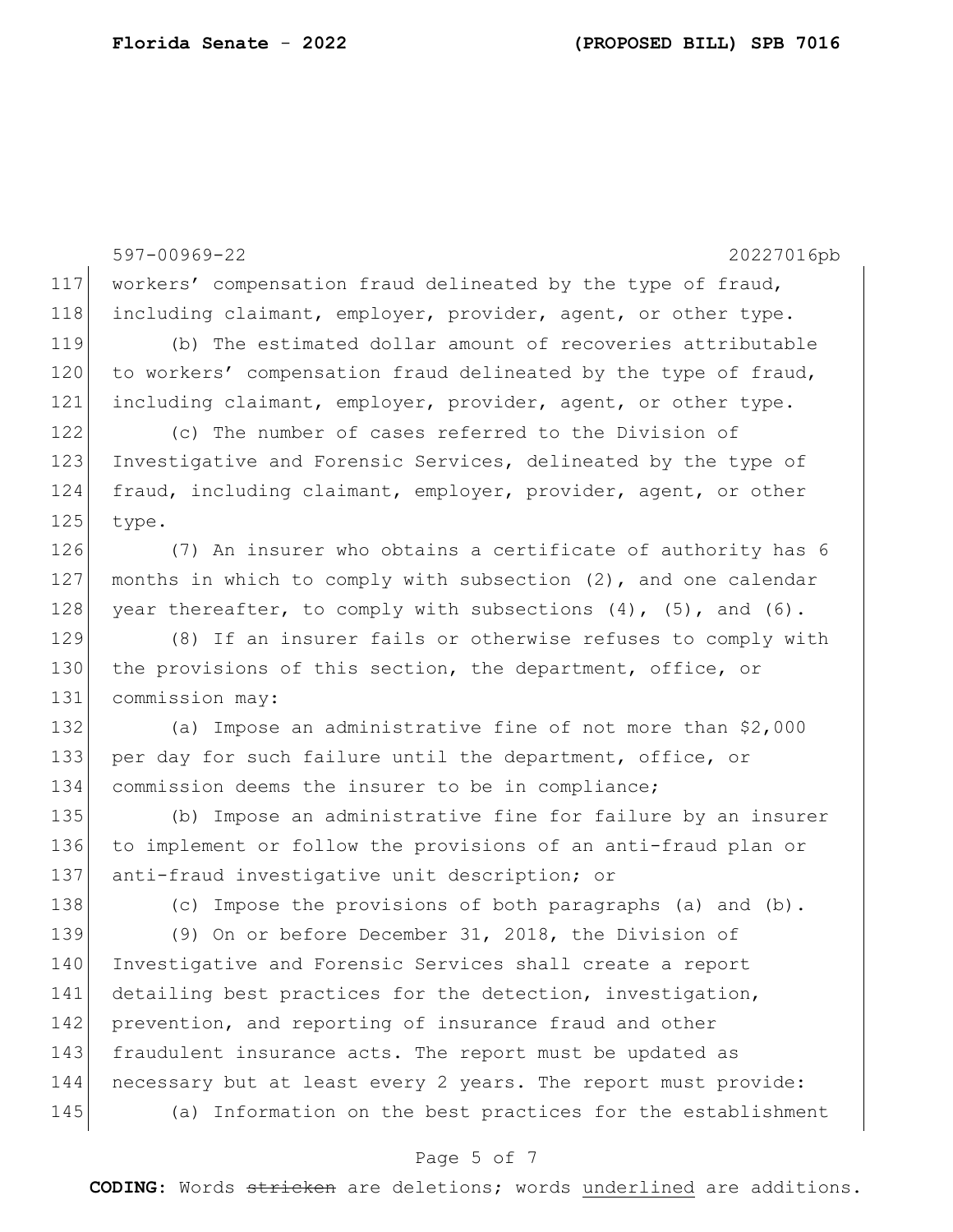597-00969-22 20227016pb 146 of anti-fraud investigative units within insurers; 147 (b) Information on the best practices and methods for 148 detecting and investigating insurance fraud and other fraudulent 149 insurance acts; 150 (c) Information on appropriate anti-fraud education and 151 training of insurer personnel; 152 (d) Information on the best practices for reporting 153 insurance fraud and other fraudulent insurance acts to the 154 Division of Investigative and Forensic Services and to other law 155 enforcement agencies; 156 (e) Information regarding the appropriate level of staffing 157 and resources for anti-fraud investigative units within 158 insurers; 159 (f) Information detailing statistics and data relating to 160 insurance fraud which insurers should maintain; and 161 (g) Other information as determined by the Division of 162 Investigative and Forensic Services. 163 (10) The department may adopt rules to administer this 164 section, except that it shall adopt rules to administer 165 subsection (5). 166 (11)(a) The information submitted to the department 167 pursuant to paragraphs  $(3)(d)$ ,  $(e)$ , and  $(f)$  and paragraphs 168 (5)(d), (e),  $(f)$ , (g), and (k) is exempt from s. 119.07(1) and 169 s. 24(a), Art. I of the State Constitution. 170 (b) This subsection is subject to the Open Government 171 Sunset Review Act in accordance with s. 119.15 and shall stand 172 repealed on October 2, 2022, unless reviewed and saved from 173 repeal through reenactment by the Legislature. 174 **(e)** This exemption applies to records held before, on, or

### Page 6 of 7